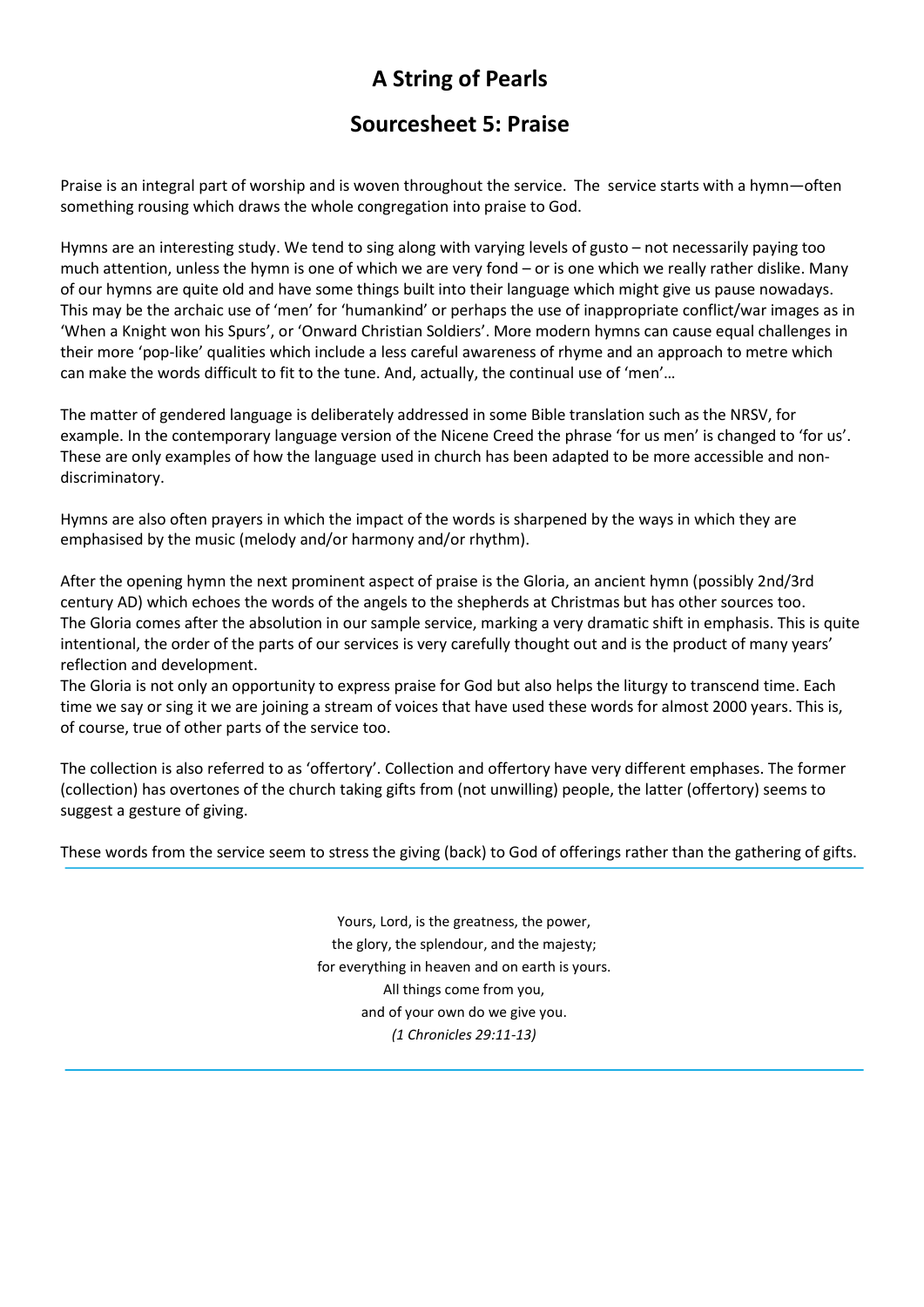This reflects the words of praise found in Psalm 148 which is, perhaps, the strongest expression of praise in the Psalms. It is too long to reproduce here but it is worth reading in its entirety. There is a shift through the Old Testament away from the old order of sacrifices and offerings to an understanding of personal engagement and response as in the quite famous passage from Micah…

> With what shall I come before the Lord and bow down before the exalted God? Shall I come before him with burnt offerings, with calves a year old? Will the Lord be pleased with thousands of rams, with ten thousand rivers of oil? Shall I offer my firstborn for my transgression, the fruit of my body for the sin of my soul? He has shown you, O mortal, what is good. And what does the Lord require of you? To act justly and to love mercy and to walk humbly with your God. (Micah 6: 6-8)

Services are often 'framed' with music. This is intended to set the scene for what is to come and create an atmosphere which can include praise. The music after the service very often has a celebratory or even triumphant flavour.

The year is divided into seasons which provide changing nuances to the liturgy. The seasons pick out aspects of the story of Jesus' life and the subsequent growth of the early church. These aspects give us things to reflect on and help us to develop our understanding of our faith. The seasons are recognised in the liturgy: the collects change for instance as do acclamations – saying 'Alleluia, alleluia' during Easter for example.

\_\_\_\_\_\_\_\_\_\_\_\_\_\_\_\_\_\_\_\_\_\_\_\_\_\_\_\_\_\_\_\_\_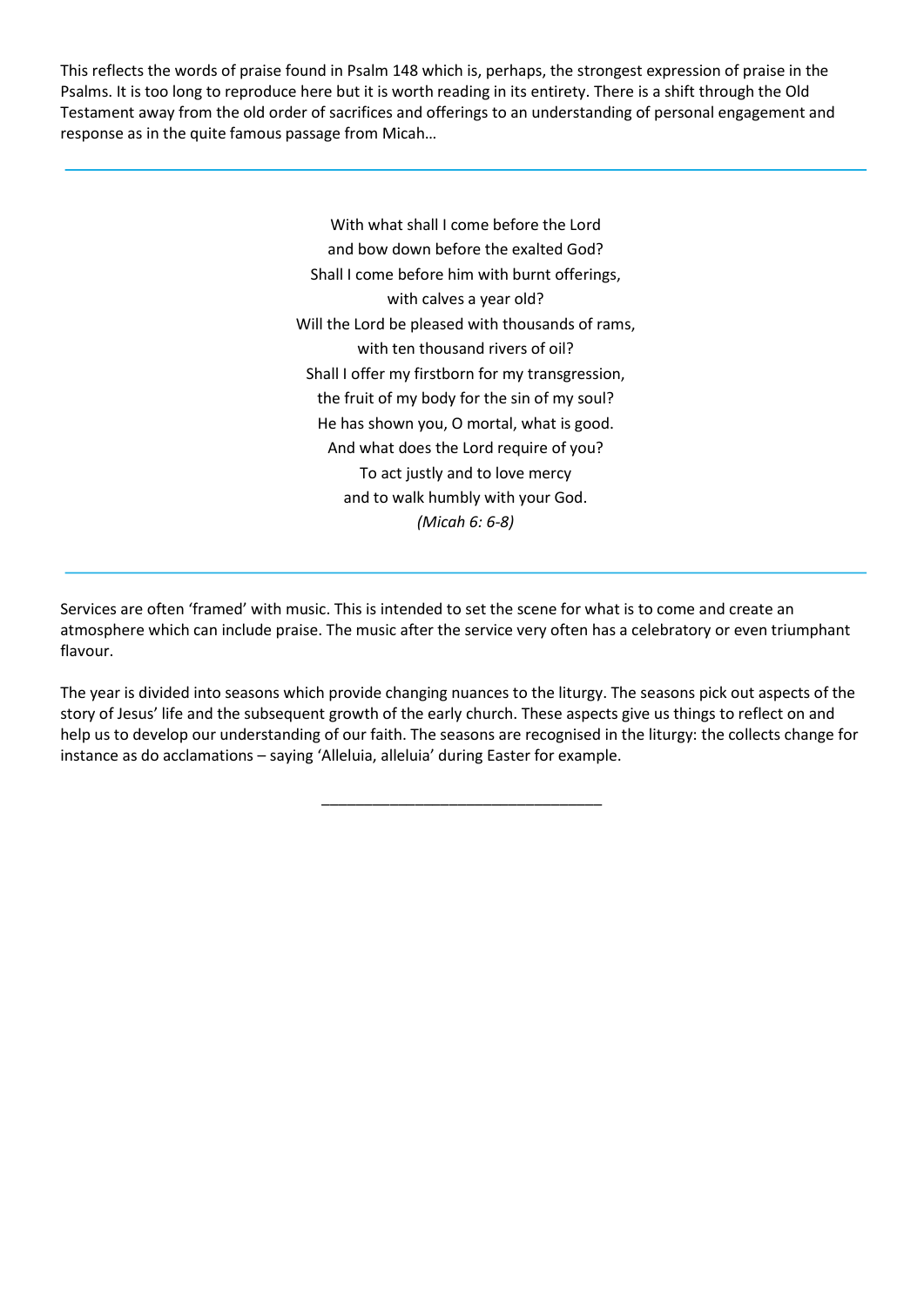# A String of Pearls

Talksheet 5 —Praise

Psalm 150

### WELCOME – Breaking the ice (Aim for 10 mins)

#### Psalm 100

Make a joyful noise to the Lord, all the earth. Worship the Lord with gladness; come into his presence with singing.

Know that the Lord is God. It is he that made us, and we are his; we are his people, and the sheep of his pasture.

> Enter his gates with thanksgiving, and his courts with praise. Give thanks to him, bless his name.

For the Lord is good; his steadfast love endures forever, and his faithfulness to all generations. To start the session read Psalm 100 together. After a moments' stillness read it again and think especially of the line— 'Make a joyful noise to the Lord, all the earth'

Is all our noise in worship joyful? Is one person's joyful noise another's dreadful cacophony?

### WORD – Applying the truth (Aim for 45 mins)

All prayer finally, in one way or another, becomes praise. Psalm 150 is deliberately placed as the concluding prayer of the church's book of prayers. No matter how much we suffer, no matter our doubts – everything finds its way into praise, the final consummating prayer. This is not to say that other prayers are inferior to praise, only that all prayer, pursued far enough, becomes praise.

1. Read Psalm 150. How many times is the word praise used in the psalm?

2. Verse 1 tells us where the Lord is to be praised. What is the meaning in his sanctuary and in his mighty heavens?

3. Verse 2 tells us why he is to be praised. What reasons does the psalmist give?

What reasons of your own can you add?